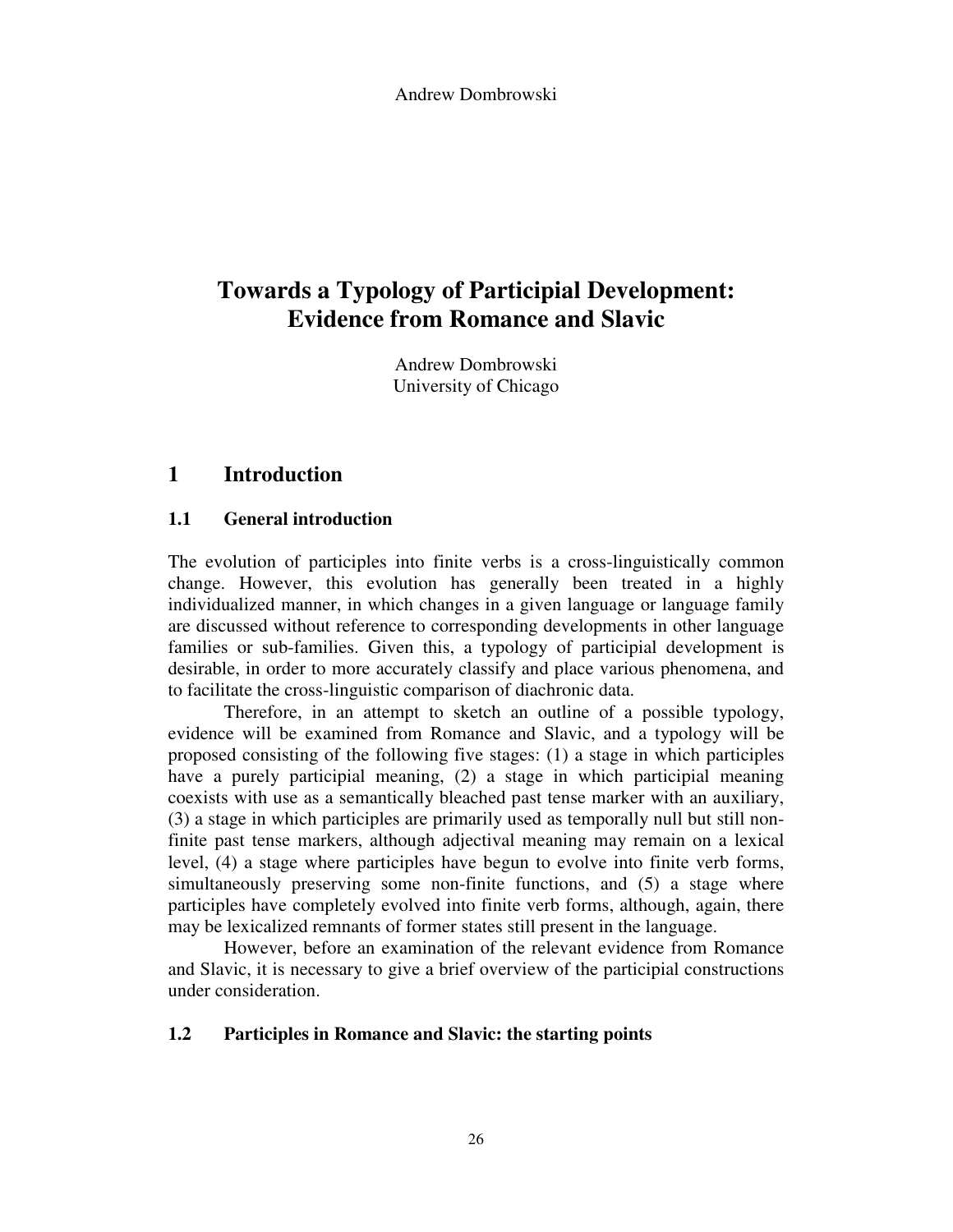Four principal participial developments will be considered in this paper: first, the Romance past participle derived from the Latin passive perfect participle, second, the Slavic past active participle, third, the Slavic resultative participle (also known as the l-participle), and fourth, the Slavic past passive participle.

 The Romance past participle is descended from the Latin passive perfect participle, e.g. *actus, -a, -um* from Lat. *ag*ō "lead." In Romance, this participle was used to form a periphrastic perfect with the auxiliary HAVE, as well as a variety of periphrastic tense forms. The Slavic participles, however, required a somewhat more detailed description. Although a full description of the morphology of these participial forms is outside the scope of this paper, a brief characterization of their form and function is necessary to situate their subsequent historical developments. The past active participle in Old Church Slavonic had the formant *-*ǔ*(š)-* or -*v*ǔ*(š)*- plus adjectival endings, e.g. *slyšati* "to hear" > *slyšav*ŭ (MNSg), *slyšav*ŭ*ši* (FNSg).<sup>1</sup> With regard to the diachronic morphological development of these participles, it should be noted that the formant  $-v\check{u}(\check{s})$ - was generalized and that, as the result of regular sound change,  $\partial \tilde{u} > \emptyset$  in this environment. In Old Church Slavonic, these participles express temporal subordination to the finite verb in the clause (Lunt 2001: 158). The Slavic resultative participle was formed from the infinitive stem, with a characteristic /l/ formant, to which adjectival endings were added, e.g. *slyšati* "to hear" > *slyšal*ŭ (MNSg), *slyšala* (FNSg). In Old Church Slavonic, these participles were used with the auxiliary BE to form periphrastic perfect tenses. The Slavic past passive participle is formed with the suffixes *–t-*, *-n-, -en-* plus adjectival desinences. The distribution of these suffixes across conjugation classes is complex.

# **1.3 Criteria for analysis**

The analysis of the development of these forms will focus primarily on the following criteria: first, agreement phenomena and second, syntactic use as finite verbs. The former criterion is of particular relevance for the development of the Romance past participle and the Slavic past passive participle, whereas the latter criterion will be used to assess the development of the Slavic past active participle and the Slavic resultative participle.

# **2 The proposed typology**

# **2.1 Stage 1**

 $\frac{1}{\frac{3}{5}}$  is deleted in the MNSg.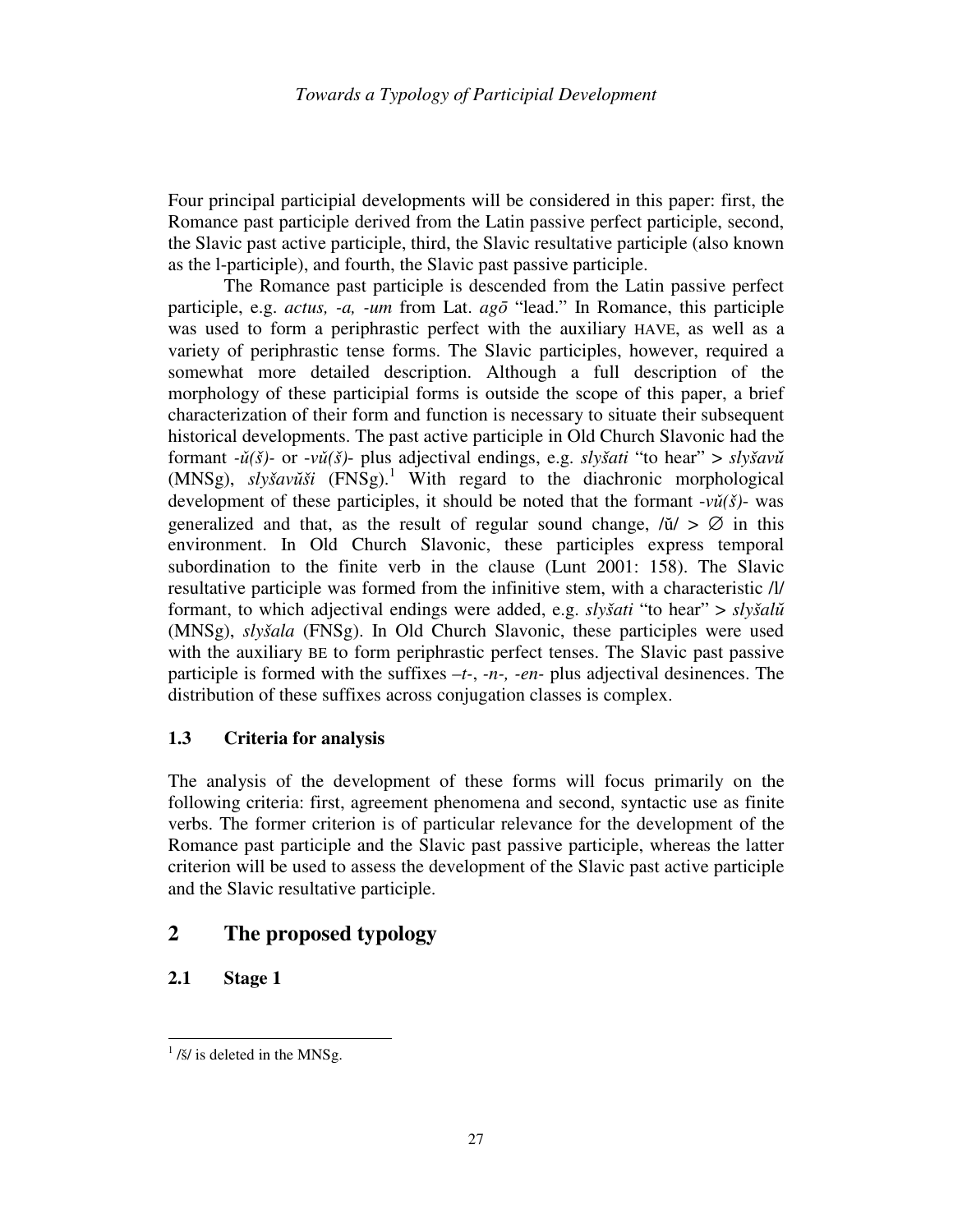In stage 1, participles have strictly participial meaning. This stage corresponds directly to the descriptions given above  $-$  i.e., the "textbook" use of participles as such. However, constructions can occur in this stage that anticipate further developments. With regard to these constructions, a consideration both of semantics and formal behavior is necessary to determine the proper analysis of these forms.

 An example of this is the incipient perfect found in Latin and in Polish. Latin forms such as (1) below have been cited as the origins of the subsequent Romance construction:

(1) habeo litteras scriptas have-PRES-1SG letter-ACC.PL write-PPP-ACC.PL 'I have the letters written.' (Posner 1996: 153)

 Key to the analysis of such forms is the consideration of agreement patterns. It can be seen here that the participle *scriptas* agrees in number and case with *litteras*, which argues for a more conservative analysis, in which such constructions are considered to not have yet been grammaticalized into a perfect tense. This analysis is reflected in the above translation. Nonetheless, it is clear that the semantic difference between "I have the letters written" and "I have written the letters" is small enough to facilitate grammaticalization.

 Almost identical examples have been documented in Polish, although these constructions have not yet been included in codified grammars:

- (2) Mam już wszystkie egzaminy pozdawane have-PRES-1SG already all-M.ACC.PL exam-ACC.PL take-PPP-M.ACC.PL 'I've already taken all of the exams.' (Rothstein 1993: 715)
- (3) Wojtek ma złomaną nogę. Wojtek-NOM.SG have-PRES-3SG break-PPP-F.ACC.SG leg-ACC.SG 'Wojtek has a broken leg' OR 'Wojtek has broken his leg.' (Lempp 1986: 126)
- (4) Mam zgubione banknoty. (ibid., op. cit.) have-PRES-1SG lose-PPP-M.ACC.PL banknote-ACC.PL 'I have the lost banknotes' OR 'I have lost the banknotes.'

In all of these three examples, the participle displays full agreement in number, gender, and case. The construction has not been grammaticalized, leading to "multiple readings" such as those shown in the translations of (3) and (4) (Clancy 2006: 194). A multiple reading is also possible for (2), although a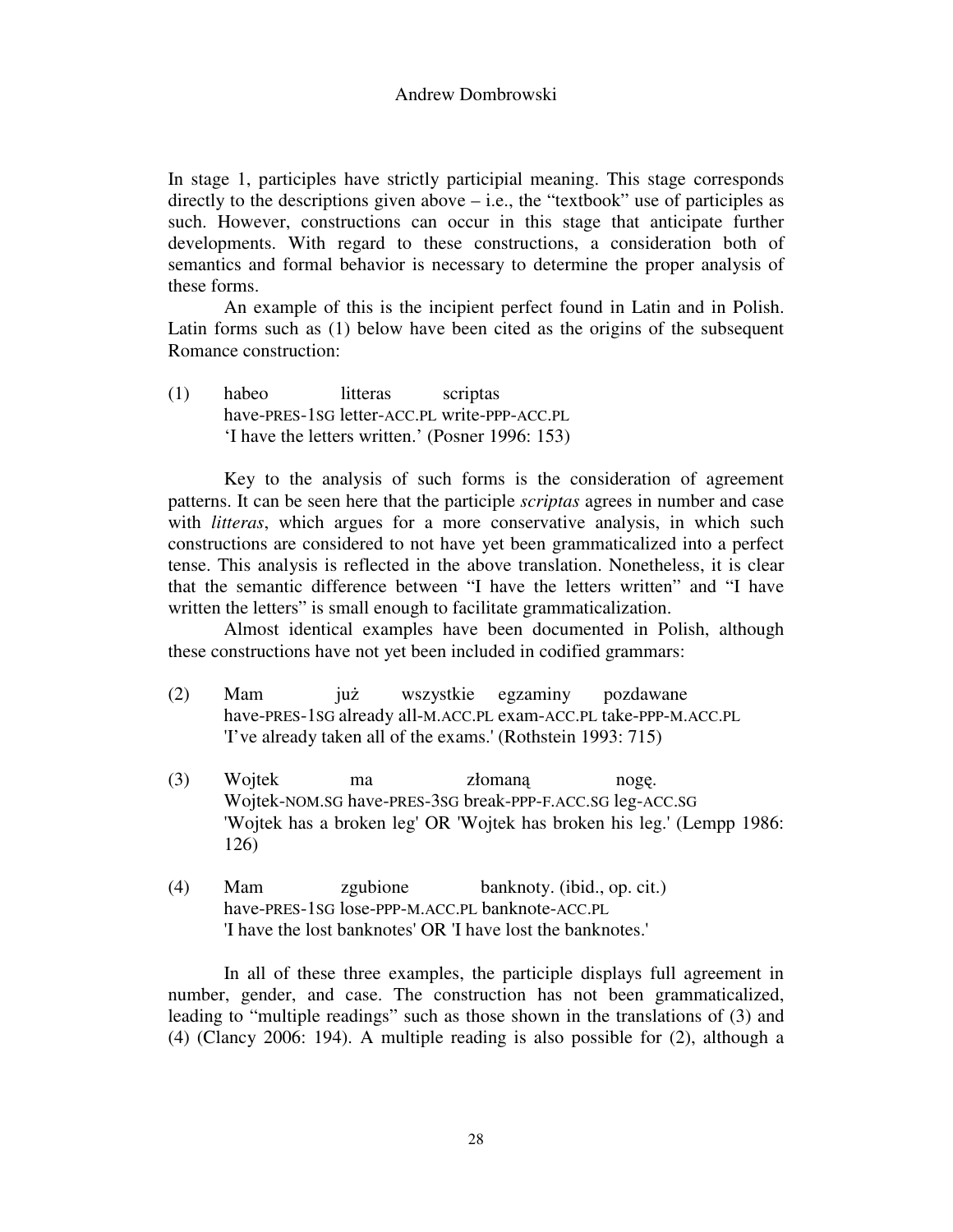non-perfect reading would be felicitous in a much more restricted set of circumstances. Agreement phenomena are critical in establishing the fact that this construction has not been grammaticalized.

### **2. 2 Stage 2**

In stage 2, participial meaning coexists with use as a semantically bleached past tense marker with an auxiliary. This is the best description of modern Romance languages such as Italian, French, and Spanish. In these languages the use of forms derived from the Latin past passive participle as participles can be contrasted to their use in periphrastic tense forms. A nearly identical phenomenon may also be found in Macedonian, in which the Slavic past passive participle has been incorporated into a periphrastic perfect tense.

 In Italian constructions with a finite form of *avere* "to have" and the past participle, the past participle form does not show any agreement for gender and number, as is reflected in the following examples (Maiden 2000: 260-261):

- (5) Il vino aveva rovinato la sua vita the wine-MASC have-IMPF-3SG ruin-PPP-MASC.SG the his life-FEM 'Wine had destroyed his life.' (Maiden 2000: 261)
- (6) Hanno visto Mario a Parigi have-PRES-3PL see-PPP-MASC.SG Mario in Paris 'They saw Mario in Paris.' (Maiden 2000: 261)

 This invariant past participle form is used periphrastically to form the following tenses: perfective infintive, perfective gerund, past indicative, past subjunctive, pluperfect indicative, past anterior, pluperfect subjunctive, future perfect (Maiden 2000: 260-261). Given this, it may be said that the past participle is semantically bleached in these constructions insofar as it does not necessarily contain a past reference.

 However, the Italian past participle does display agreement when used outside the context of the abovementioned periphrastic verb tense, as can be seen in the following examples:

(7) Anche quest'anno in Italia sono state vendute also this year in Italy be-PRES-3PL be-PPP-FEM.PL sell-PPP-FEM.PL più bottiglie di champagne che di spumante italiano more bottle-FEM.PL of champagne than of spumante Italian 'Also, in Italy more bottles of champagne than of Italian spumante were sold this year.' (Maiden 2000: 279)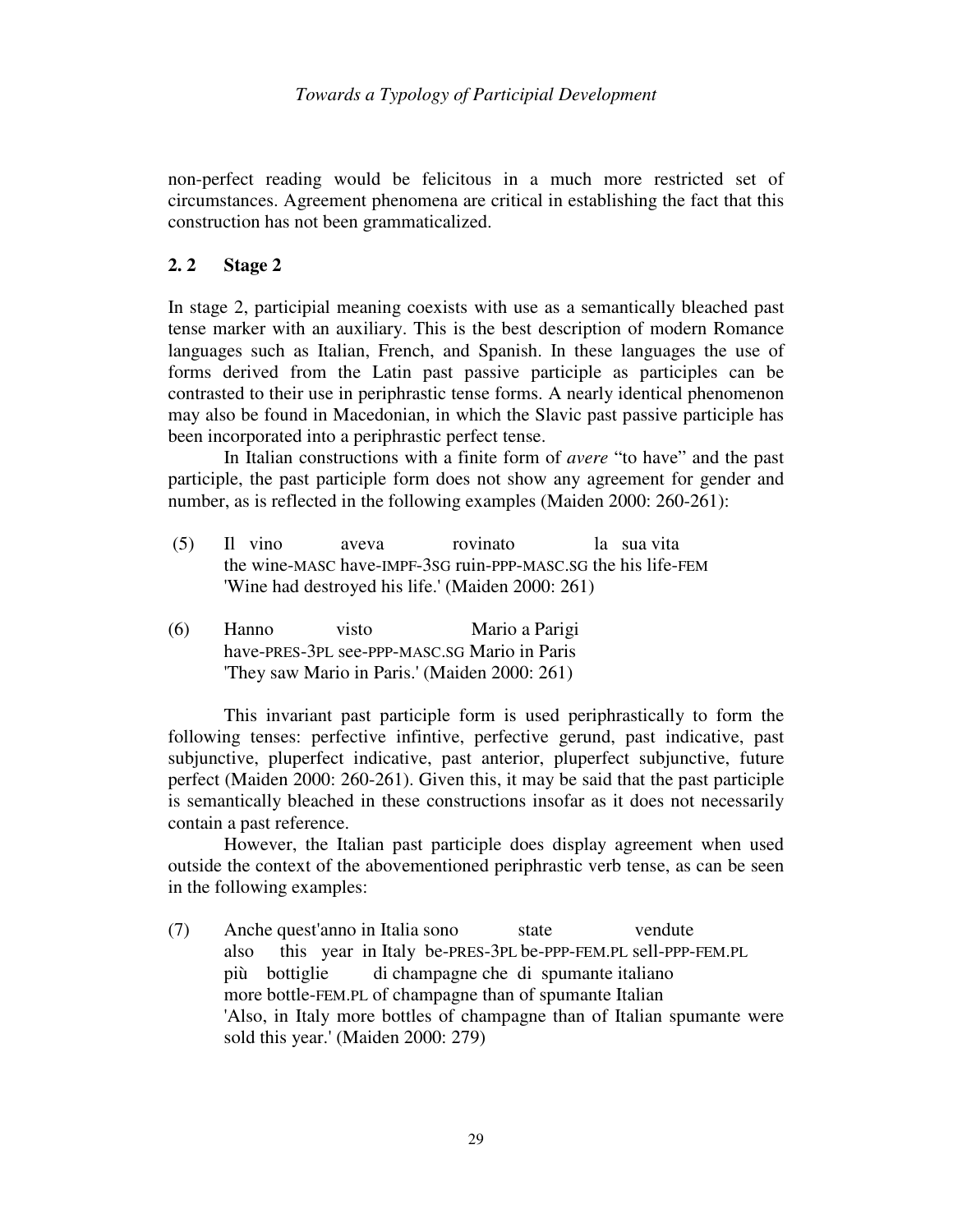#### Andrew Dombrowski

 (8) Quanto l'hai aspettata? how-long her have-PRES-3SG wait-PPP-FEM.SG 'How long did you wait for her?' (Maiden 2000: 270)

 With regard to the behavior displayed by Italian, it is necessary to distinguish between synchronic and diachronic approaches. A key point to the typology proposed here is that one grammatical form displays two different patterns of agreement. What does it mean, then, to say "one grammatical form"? From a synchronic point of view, it is entirely appropriate to question this analysis, and to instead propose that in modern Italian there are two separate forms that happen to be descended from the same original Latin participle. However, from a diachronic point of view, the situation is reversed; the origin of these forms is more important, and the question of the proper abstract synchronic analysis is somewhat secondary.

 Similar behavior can be found in French. Below, (9) demonstrates the lack of participial agreement in periphrastic tense forms (L'Huiller 1999: 126):

(9) elle a enfin trouvé la solution à son she have-PRES-3SG finally find-PPP-MASC.SG the solution-FEM to her problème. problem-MASC 'She has finally found the solution to her problem.'

 A further analysis of agreement behavior in French is complicated by the relationship between modern French orthography to the spoken language. However, although the vast majority of French past participles do not display agreement outside the bounds of orthography, examples such as *craindre* 'to fear' > *craint* (masculine singular), *crainte* (feminine singular) demonstrate that French nonetheless should be placed in stage 2. If, however, over the course of time these irregular participial forms were to be leveled out, French would be more properly analyzed as transitional between stages 2 and 3.

 The only Slavic language that displays similar developments is Macedonian, in which there is a periphrastic perfect formed using HAVE as an auxiliary followed by the neuter form of the past passive participle. The striking similarity of this construction to the Romance perfect has led to the hypothesis that this, along with other morphosyntactic innovations in Macedonian, is due to Romance influence, specifically from Aromanian (Gołąb 1984: 9). Regardless of its origins, however, the pattern of agreement phenomena shown by the participle in this construction directly parallels that seen above with Italian.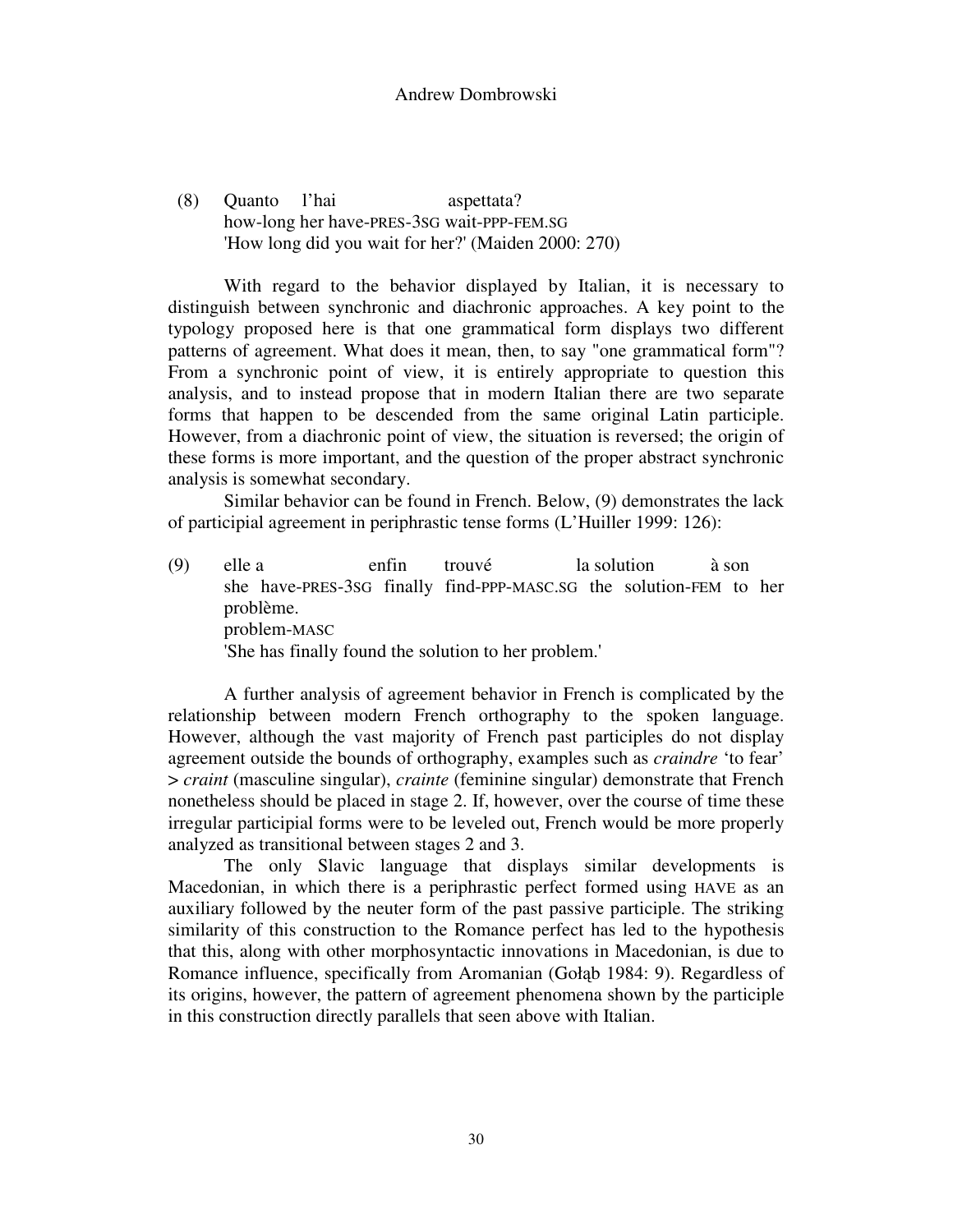(10) Toj mi ja pokaža, no jas vek'e ja he me-DAT her-ACC show-AOR.3SG, but I-NOM already her-ACC imav videno. have-IMPF-1SG see-PPP-NOM.SG 'He pointed her out to me, but I had already seen her.' (Friedman 1993: 271)

 What is called the "verbal adjective" in Macedonian – diachronically speaking, the past passive participle – is formed identically (Friedman 1993: 277). Therefore, *dojde* "come-PRES-3SG" yields the past passive participle *dojden-*∅ (masculine singular). In this context, the verbal adjective displays agreement in number and gender, similar to the pattern observed in Italian.

### **2.3 Stage 3**

In stage 3, participles are primarily used as temporally null but still non-finite past tense markers, although adjectival meaning may remain on a lexical level. The best example of this stage is the resultative participle in Slavic. The Old Church Slavonic present perfect tense is formed with the auxiliary BE and the resultative participle, which agrees with the subject in gender and number. The resultative participle was also used in forming a periphrastic pluperfect and optative, and as such is semantically bleached with regard to tense in a way similar to the examples discussed above. Nonetheless, the following discussion will focus predominantly on the present perfect. The present perfect is illustrated in example (11) below, followed by (12), which will be the subject of further discussion.

- (11) prišelǔ jestǔ vasilisikǔ. come-RP-MASC.SG be-PRES-3SG Basiliscus-MASC.NOM.SG 'Basiliscus has come.' (Huntley 1993: 152)
- (12) …[\*agodǫ] izgnilǫ … fruit-FEM.ACC.SG rot-RP-FEM.ACC.SG. '…(to make its fruit) rotten' (Lunt 2001: 110)

 Example (12) is the only attestation of this usage in Old Church Slavonic, which complicates an analysis of this. Lunt describes this as innovative, presumably on the grounds that in subsequent Church Slavonic manuscripts, the construction is more frequently attested (Lunt 2001: 110). However, there exist nonetheless strong grounds to suspect that this usage is actually archaic. Old Church Slavonic may be characterized as a language reconstructed from certain manuscripts, and given Lunt's relatively conservative selection, he states that, if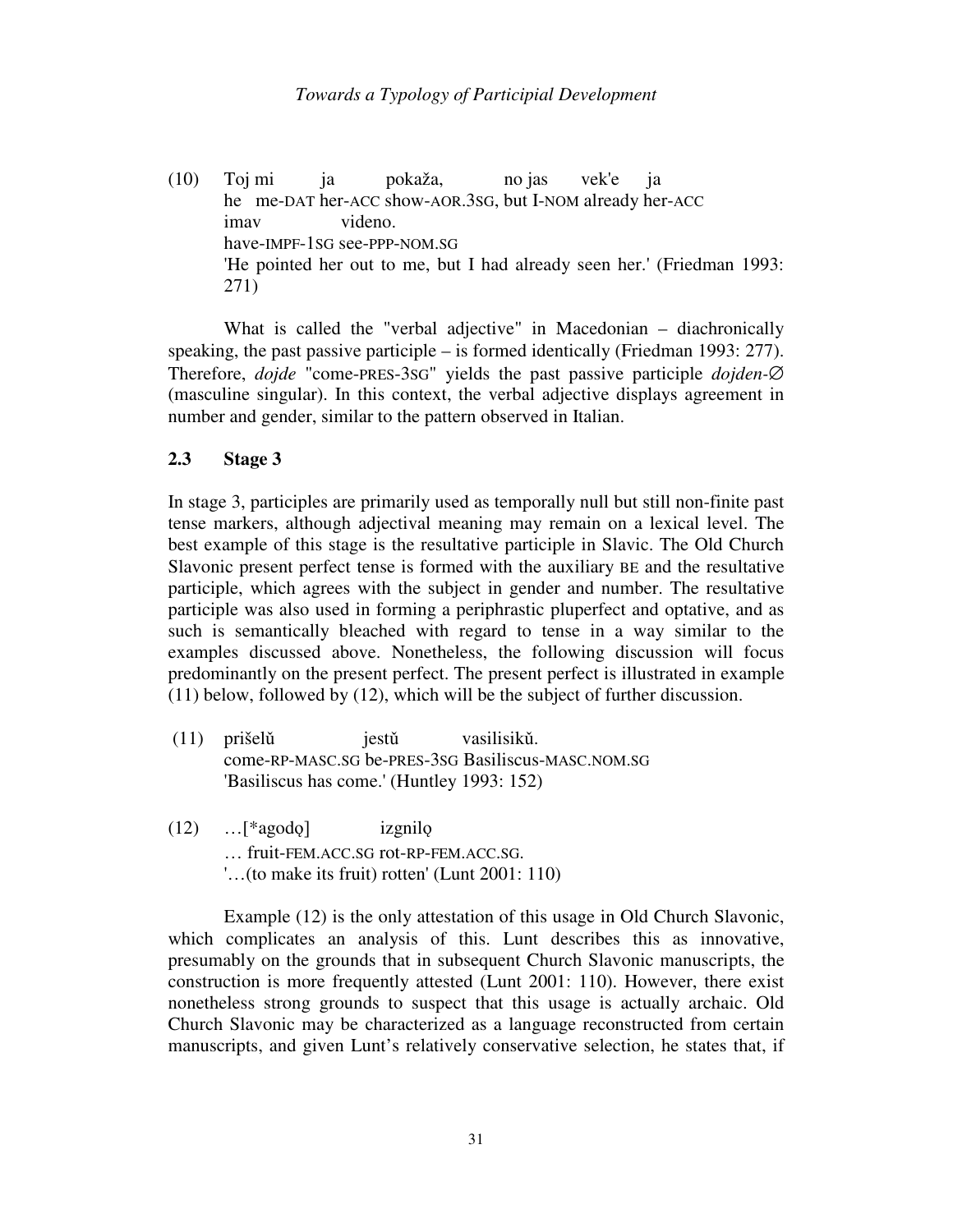the material were set up in the type and format of his grammar, it would comprise less than a thousand pages, of which variants would make up 350 pages (Lunt 2001: 7). The fact that most of these texts are translations from the Greek is also relevant, as the Greek original can be expected to have some influence on translation choices.<sup>2</sup> However, of more relevance is the Indo-European evidence; deverbal adjectives in \*-lo are found in multiple Indo-European languages, although few languages other than Slavic grammaticalize these forms as participles (Meillet 1965: 263). Given this, it is more probable that examples such as (12) actually represent archaisms in Slavic.

 The situation in contemporary Serbian is nearly identical, at least from the point of view of historical morphology, with the caveat that the present tense auxiliary BE can be facultatively omitted in the construction corresponding to the Old Church Slavonic present perfect.<sup>3</sup> It should also be noted that this construction has evolved into a general past, as the aorist, imperfect, and pluperfect have become more and more literary in scope in most dialects (Browne 1993: 230). The periphrastic general past derived from the Common Slavic present perfect is illustrated in examples (13) and (14):

- (13) Mi smo videli Mariju we-NOM be-PRES-1PL see-RP-MASC.PL Marija-ACC 'We saw (have seen) Marija.' (Browne 1993: 330)
- (14) Koga je Marija videla? who-ACC be-PRES-3SG Marija-NOM see-RP-FEM.SG 'Who did Marija see?' (Browne: 349)

l

 In addition this, there exist certain lexicalized adjectives that were formed from the resultative participle. However, this is no longer productive in Serbian.

 An example illustrating this is the comparison of the masculine nominative singular definite adjective forms *truli* "rotten, putrid, corrupt" and *oronuli* "feeble, decrepit, weak, dilapidated." Both of these adjectives are derived, historically, from the resultative participle. There is a corresponding verb *oronuti*

 $2^2$  The question of the influence of Greek on the syntax of written early Slavic sources is complex, and well beyond the scope of this paper. See Matthews 1967: 141 – 144 for a sketch of some opinions about the influence of Greek syntax on early East Slavic translations. It has also been argued that the dative absolute construction in Slavic was a calque from the Greek genitive absolute (Matthews 1967: 134). Although Matthews's views represent an extreme end of the spectrum of scholarly opinion on this issue, his comments nonetheless illustrate the extent to which Greek influence is debated.

 $3$  These and following generalizations are equally valid for Bosnian and Croatian, although the examples will most closely reflect the Serbian standard language.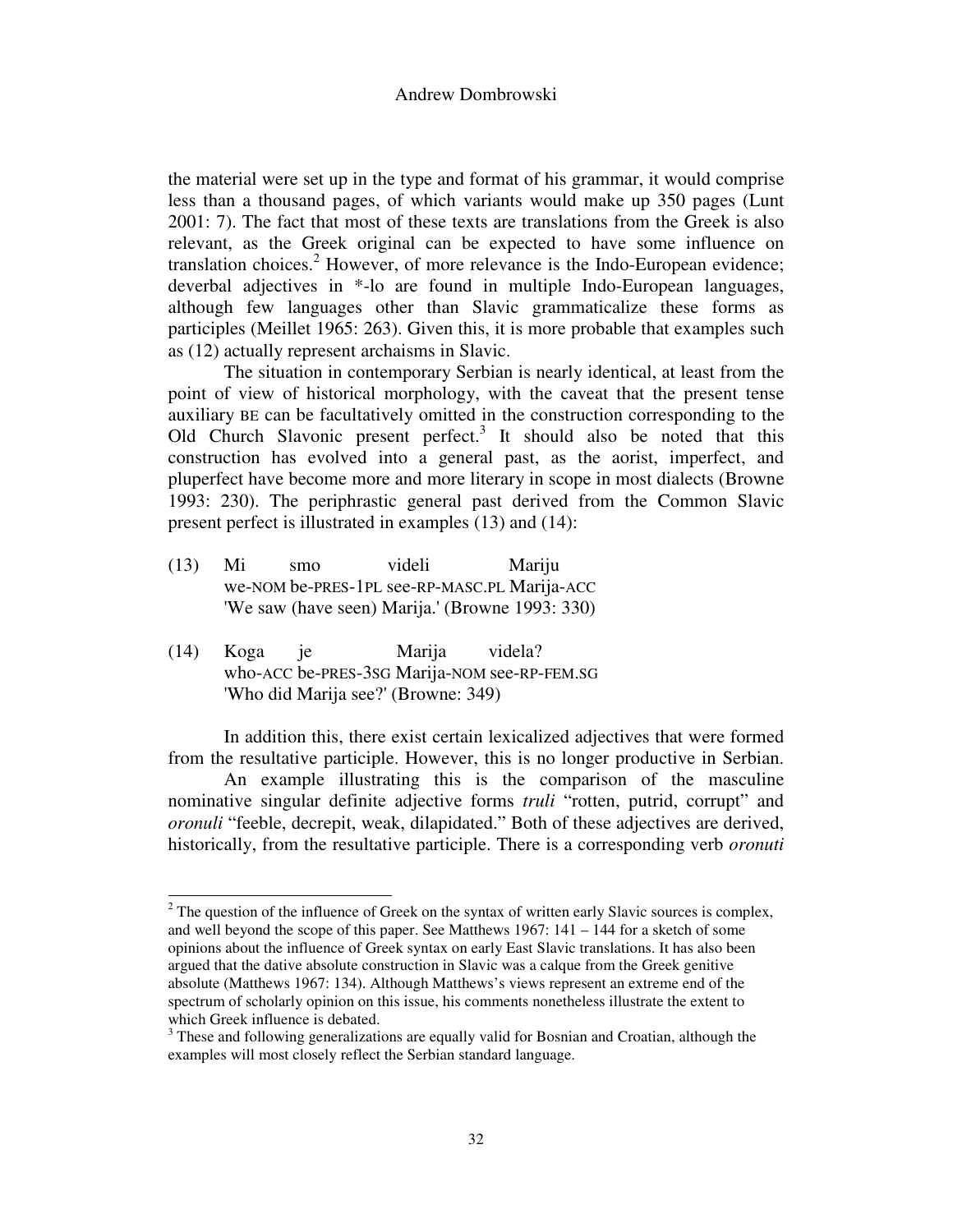"to become feeble, decrepit, weak, dilapidated," but no verb \**truti* in the modern standard language.

 In both Serbian and Old Church Slavonic, then, it is possible to observe the non-finite use of the resultative participle coexisting with lexicalized relic forms used as adjectives.

### **2. 4 Stage 4**

Stage 4 of the proposed typology denotes a point at which participles have begun to evolve into finite verb forms while simultaneously preserving some non-finite functions. This stage has received the least attention from previous researchers and is the most complicated to characterize. However, evidence can be drawn from the Slavic languages that strongly supports the existence of this stage as distinct from stages 3 and 5.

 According to the analysis proposed in Hristova 2002, past active participles in Early East Slavic, as represented by the Kievan Chronicle in particular, had evolved into finite verb forms. Below, (15) is an example of a string of participles that, according to Hristova, must be analyzed as finite.

(15) i vda Vsevolodu Volodimirko za trudǔ and give-AOR-3SG Vsevolod-DAT Volodimirko-NOM for trouble-ACC 1000 i 400 grivenǔ serebra peredi mnogo 1,000 and 400 grivna-GEN.PL silver-GEN.SG, earlier much gl(agol)ivǔ a poslědi mnogo zaplativǔ speak-PAP-MASC.NOM.SG but later much pay-PAP-MASC.NOM.SG těmǔ bęše i umolenǔ Vsevolodǔ this-INST.SG be-IMPF.3SG and calm-PPP-MASC.NOM.SG Vsevolod-NOM že cělovavǔ ego s bra(t)eju i EMPH kiss-PAP-MASC.NOM.SG he-ACC with brothers-INST and primirivǔ ego k sobě rekǔ reconcile-PAP.MASC.NOM.SG he-ACC to himself-DAT say-PAP-MASC.NOM.SG emu se čělǔ esi k tomu ne he-DAT REFL swear-RP-MASC.SG be-PRES-2SG to this-DAT not sǔgrěšai.

transgress-IMPV-2SG

'And Vladimirko gave Vsevolod fourteen hundred grivnas of silver for his trouble; earlier [he] (Vladimirko) talked a lot and later paid a lot. By this [he] (Vsevolod) was moved to mercy. [Then] Vsevolod with his brothers kissed him, [he] reconciled with him [and] said to him "Lo, you have sworn to this. Do not transgress the oath".'(Hristova 2002: 150)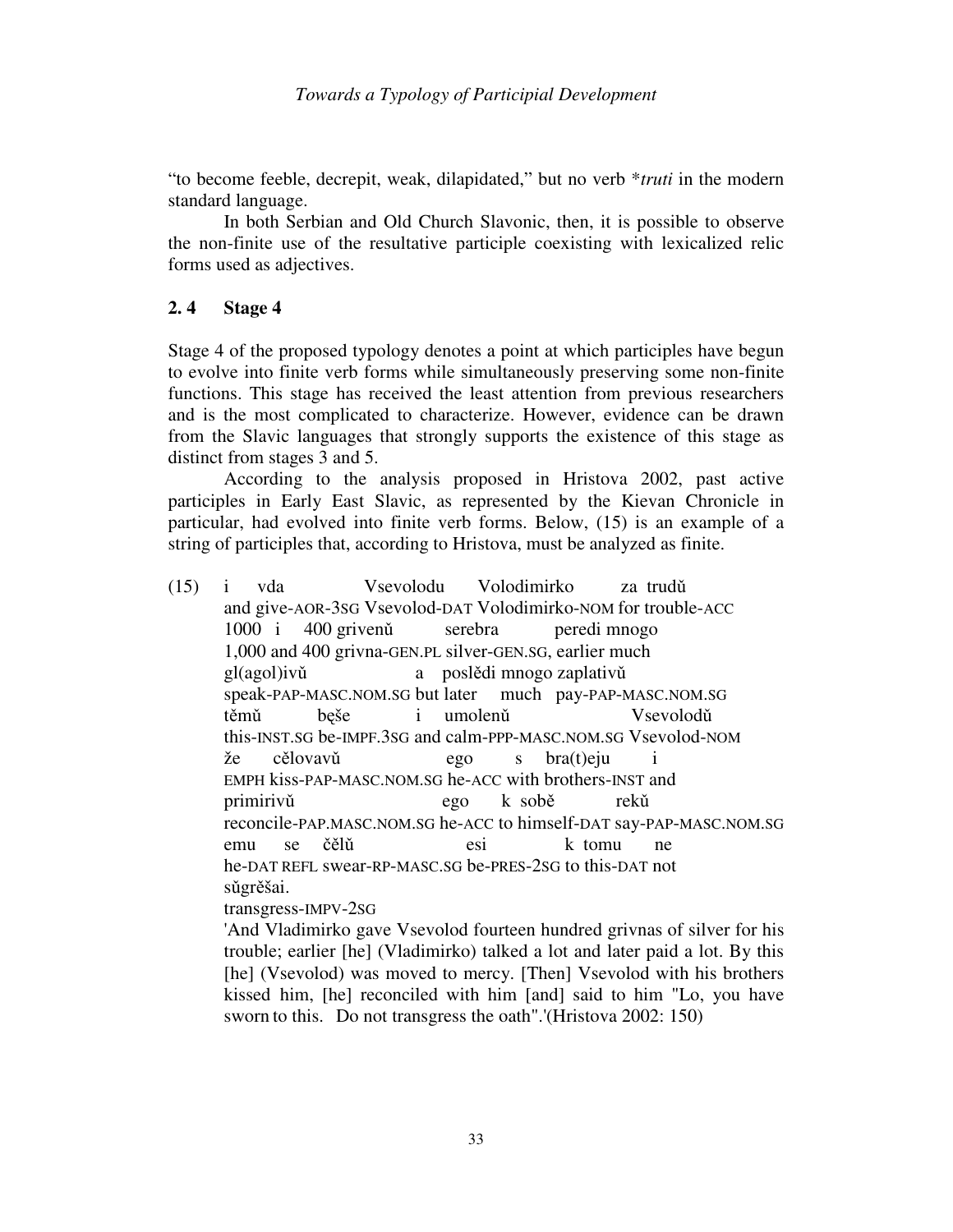#### Andrew Dombrowski

 For the sake of clarity given the length of the excerpt, the participial forms analyzed by Hristova as finite are: *glagoliv*ǔ "talk," *zaplativ*ǔ "pay," *c*ě*lovav*ǔ "kiss," *primiriv*ǔ "reconcile," and *rek*ǔ "say." As mentioned above in section 1.2, past active participles in early Slavic are generally analyzed as non-finite forms indicating temporal subordination to a matrix verb. Although it is impossible to treat the argument in full detail within the scope of this paper, arguments such as Hristova's are based on demonstrating the impossibility of such an analysis in order to establish past active participles as finite verbs. However, the question remains of whether all participles should be analyzed as finite, or just those participles whose analysis as nonfinite is implausible. Related to this is the question of how, exactly, finiteness develops. In principle, arguments can be made for both of the above positions. However, before attempting to address these questions, the following evidence should be considered:

- (16) i prišedǔ sta ou goroda. and come-PAP-MASC.NOM.SG stand-AOR-2SG by city-GEN.SG 'Having arrived, he camped by the city.' (Šaxmatov: 301)
- (17) prišedši že noči Izęslavǔ i come-PAP-FEM.DAT.SG EMPH night-FEM.DAT.SG Izęslav-NOM and Rostislavǔ. tou i sǔsědosta Rostislav-NOM there and camp-AOR-3DU 'When night came, Izęslav and Rostislav camped there.' (Šaxmatov: 309)

 (16) exemplifies a canonical example of past active participle usage as reflected in descriptive grammars of Old Church Slavonic and in historical grammars of Russian. As such, it is completely compatible with the more traditional analysis of past active participles as non-finite forms. It is by no means a counterexample to the claim made above, but it is somewhat inconclusive in its own right – both analyses are plausible to explain evidence such as (16). As well, (17), an example of the dative absolutive construction, shows that case is an applicable category to past active participles. Given this, an argument can be made that in the Kievan Chronicle, participles display both finite and non-finite behavior. Similar behavior can be found in middle Bulgarian sources such as Nikolova 1996 (Dombrowski 2005). However, a full appreciation of what this means is complicated by the question of the relationship between the written language and the spoken language at that time. Given, however, that the gap between the middle Bulgarian written language and the spoken language was large, it is difficult to assess whether the situation at any given point was diglossia or a macaronic mixing of older Church Slavonic syntactic elements with the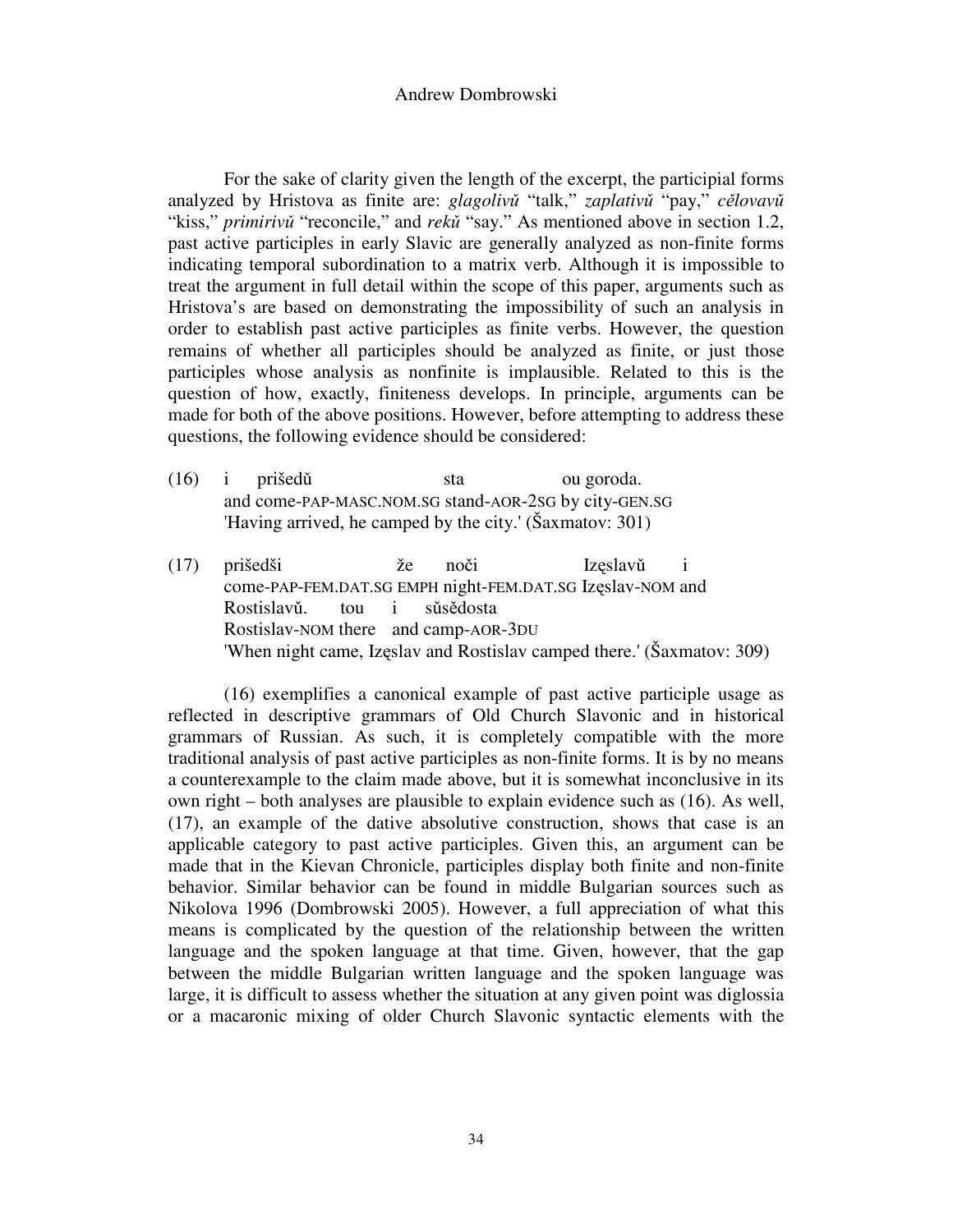vernacular (Mladenov: 61). Given the difficulty of that assessment, then, it is better to focus here on early East Slavic, where the situation is clearer.

 Evidence supporting the hypothesis of coexistence between finite and nonfinite status may also be found in contemporary East Slavic. Modern Ukrainian, like modern Russian, eventually generalized the resultative participle, without auxiliary, as a finite past tense form that replaced both the aorist, imperfect, and other periphrastic past tenses.<sup>4</sup> However, in Ukrainian, the masculine singular form of the past tense is formed with the suffix  $-v$ , suggesting that this form is derived from the past active participle (Shevelov: 418). Darden points out that in medieval Ukrainian, cross-pollination of a sort is found in the perfect, where the past active participle occurs instead of the expected resultative participle:

(18) doradivši sja esmǔ tyx starcov consult-PAP REFLEXIVE be-PRES-1SG those-GEN elders-GEN 'I (have) consulted those elders.' (Darden 2005: 3)

 The question of the coexistence of finite and non-finite interpretations of these verbs – and, by implication, the justification for differentiating this stage as separate – should, then, be considered in the light of all the above evidence. First, though, it is necessary to return to the question posed above about how finiteness develops. Working from the framework proposed by Harris and Campbell 1995, the change in question is a reanalysis of past active participles. Particularly in light of the fact that reanalysis in and of itself does not necessarily affect surface structure, it is difficult to trace the precise spread of reanalysis exclusively through textual evidence. However, treatments of abduction-based sound change lead to the conclusion that during the process of reanalysis, a coexistence of analyses within a speech community is unavoidable for at least a certain amount of time (Anderson 1973: 772-773). Therefore, it is necessary to distinguish two types of coexistence: first, the coexistence of different analyses among a speech community, and second, the coexistence of different analyses within the grammars of individual speakers. When considering the second type of coexistence, a distinction must be made between synchrony and diachrony similar to that made above in section 2.2. One could make the argument that in early East Slavic, past participles were reanalyzed as finite verbs except in dative absolutive clauses. If this is the case, two analyses coexist from a diachronic point of view while being functionally separated, and not necessarily related, synchronically.

 Returning, however, to the coexistence of different analyses within a speech community, a relevant question is the duration of such coexistence. Both the temporal gap between the Kievan Chronicle and later attestations of medieval

 4 However, traces of the periphrastic pluperfect may still be observed in Russian dialects (Avanesov 1965: 166).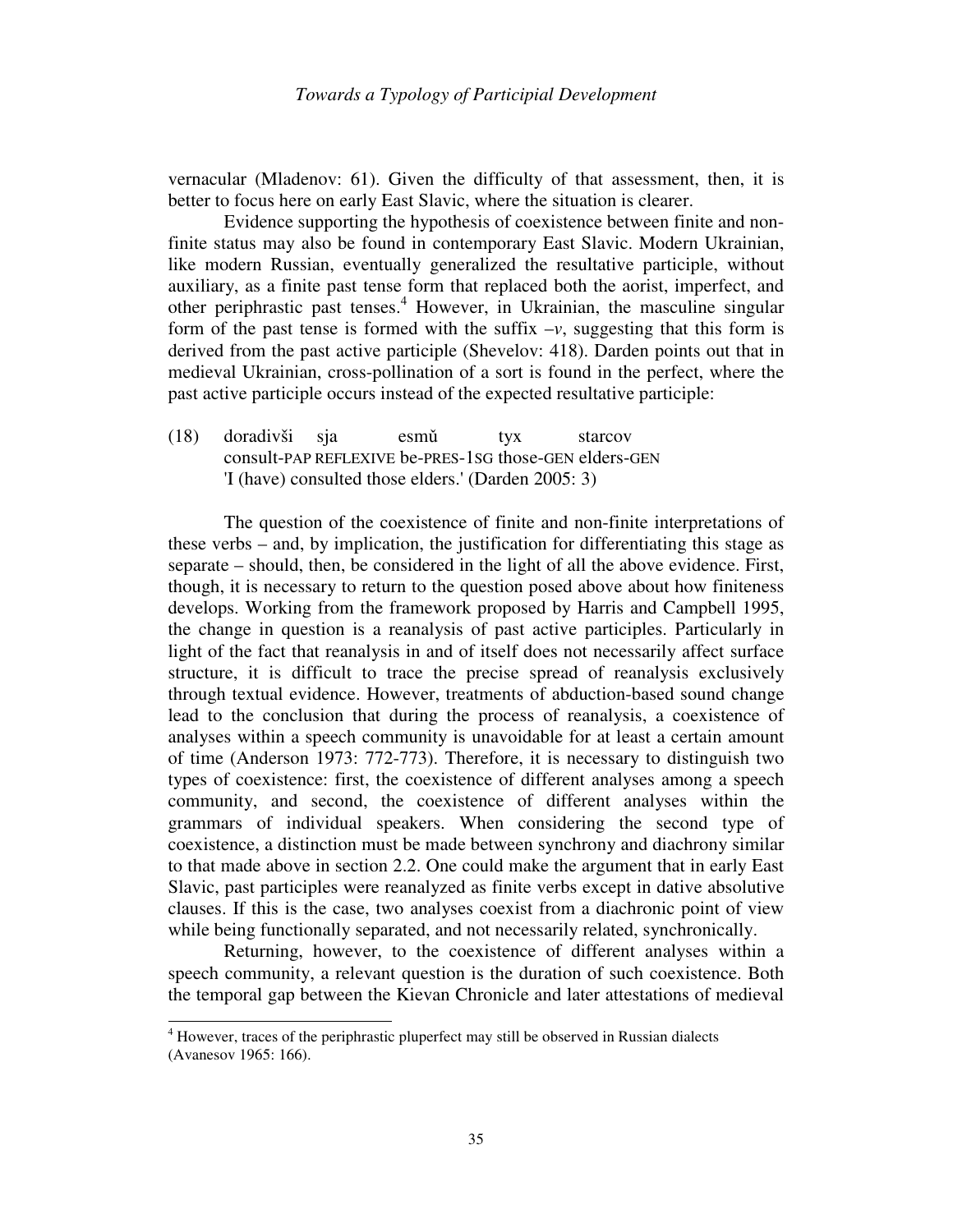Ukrainian and the paradigmatic cross-pollination seen in the development of the Ukrainian past tense suggest a prolonged period of coexistence.<sup>5</sup> The latter phenomena are not conclusive in and of themselves, but nonetheless are more easily explained through the above hypothesis. Given this, it is best to consider this stage as meaningful in its own right, instead of a mere transition point between stages 3 and 5.

# **2.5 Stage 5**

In stage 5 of the proposed typology, participles have evolved into finite verbs. Russian is a prototypical example of this, although it has also occurred in other Slavic languages. In standard Russian, the resultative participle, without an auxiliary, is the only past tense (Miloslavskij 1987: 29). A complex array of phenomena is displayed in dialects, although none retain the aorist or imperfect. Some dialects do feature a "distant past" derived from the periphrastic pluperfect, and others display a wide variety of participial development (Meščerskij: 221 – 230). Nonetheless, both in standard Russian and in all Russian dialects, it can be securely stated that the resultative participle, found in previous periphrastic perfect, has yielded a finite past tense form.

# **3 Conclusions**

l

The above typology proposes five stages to account for the abovementioned data from Romance and Slavic, uniting data that is generally treated as disparate. Since stage 1 is defined somewhat relatively with regard to individual languages, this typology does not propose that all participles must evolve through stages 1 to 5 consecutively. Instead, the above schema proposes implicational universals. That is to say, a language may jump immediately from stage 1 to stage 3, depending on the mechanics of the participial constructions under consideration – but that once a language reaches any given stage, it cannot develop to reflect an earlier stage.

Although the languages discussed here are all Indo-European, they are nonetheless diverse enough to be of use in proposing a more abstract and generalized framework of participial development. Nonetheless, a necessary further step in subsequent research on this topic would be an examination of additional cross-linguistic data, preferably integrating data from non-Indo-European languages.

<sup>&</sup>lt;sup>5</sup> The Ipat'evskaja manuscript, one of our main sources for the Kievan Chronicle, dates from the early  $15<sup>th</sup>$  century. However, through the comparison of various manuscripts in that textual tradition, it can be established that the Kievan Chronicle reflects reasonably well significantly older layers of the language, although the specifics are still a matter of debate (Šaxmatov 1998: F).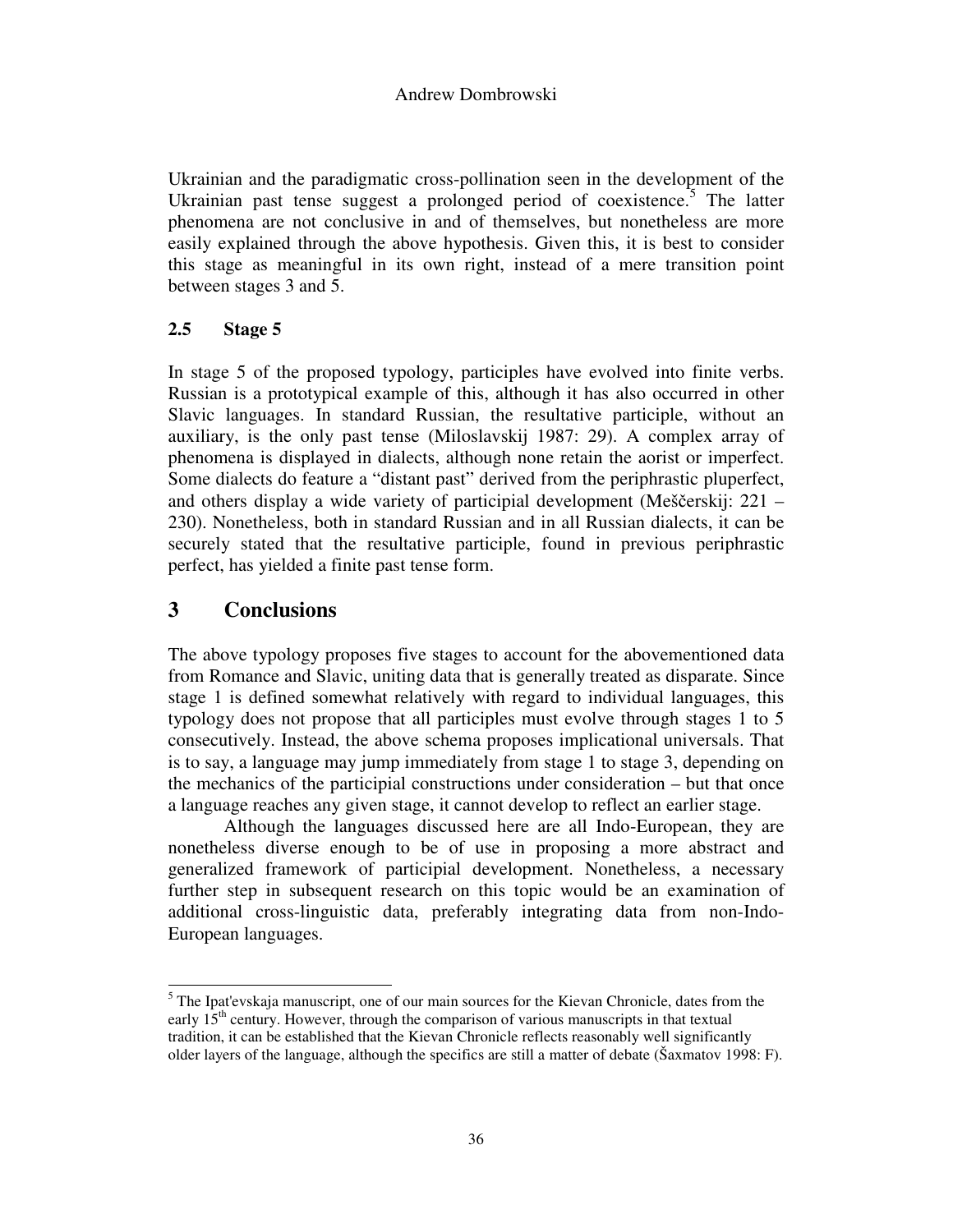# **References**

- Andersen, Henning. 1973. Abductive and Deductive Change. *Language* 49: 765 -793.
- Avanesov, R. I. and V. I. Orlova, eds. 1965. *Russkaja dialektologija*. Moscow: Nauka.
- Browne, Wayles. 1993. Serbo-Croat. In *The Slavonic Languages*, ed. Bernard Comrieand Greville Corbett, 306-388. New York: Routledge.
- Clancy, Steven J. 2006. *The Chain of BEING and HAVING in Slavic*. Ms.; University of Chicago.
- Darden, Bill J. 2005. On the Change of *l* to *w* in Ukrainian and Belorussian. Ms. University of Chicago.
- Dombrowski, Andrew. 2005. Active Participles in *Stefanit i Ixnilat*: The Evolution of Participial Forms in a Middle Bulgarian Manuscript; Southeast European Studies Association (SEESA) conference, The Ohio State University, April 2005.
- Friedman, Victor A. 1993. Macedonian. In *The Slavonic Languages*, ed. Bernard Comrieand Greville Corbett, 249-306. New York: Routledge.
- Gołąb, Zbigniew. 1984. *The Arumanian dialect of Kruševo in SR Macedonia, SFR Yugoslavia.* Skopje: Macedonian Academy of Sciences and Arts, Section of Linguistics and Literary Sciences.
- Hristova, Daniela. 2002. *Syntactic structure and grammatical function : the participles in the Kievan Chronicle*. Ph.D. dissertation, University of Chicago.
- Huntley, David. 1993. Old Church Slavonic. In *The Slavonic Languages*, ed. Bernard Comrie and Greville Corbett, 125-188. New York: Routledge.
- Lempp, Albrecht. 1986. *Mie*ć*, "to have" in modern Polish. Slavistische Beiträge* 204. München: Verlag Otto Sagner.
- L'Huiller, Monique. 1999. *Advanced French Grammar*. New York: Cambridge University Press.
- Lunt, Horace G. 2001.*Old Church Slavonic Grammar*. New York: Mouton de Gruyter.
- Matthews, W. K. 1967. *Russian Historical Grammar*. University of London: The Athlone Press.
- Maiden, Martin + Cecilia Robustelli. 2000. *A Reference Grammar of Modern Italian.* Chicago: NTC Pub. Group.
- Meščerskij, N. A., ed. 1972. *Russkaja dialektologija*. Moscow: Izdatel'stvo "Vysšaja Škola."
- Miloslavskij, I. G. 1987. *Kratkaja prakti*č*eskaja grammatika russkogo jazyka*. Moscow: Izdatel'stvo "Russkij Jazyk."